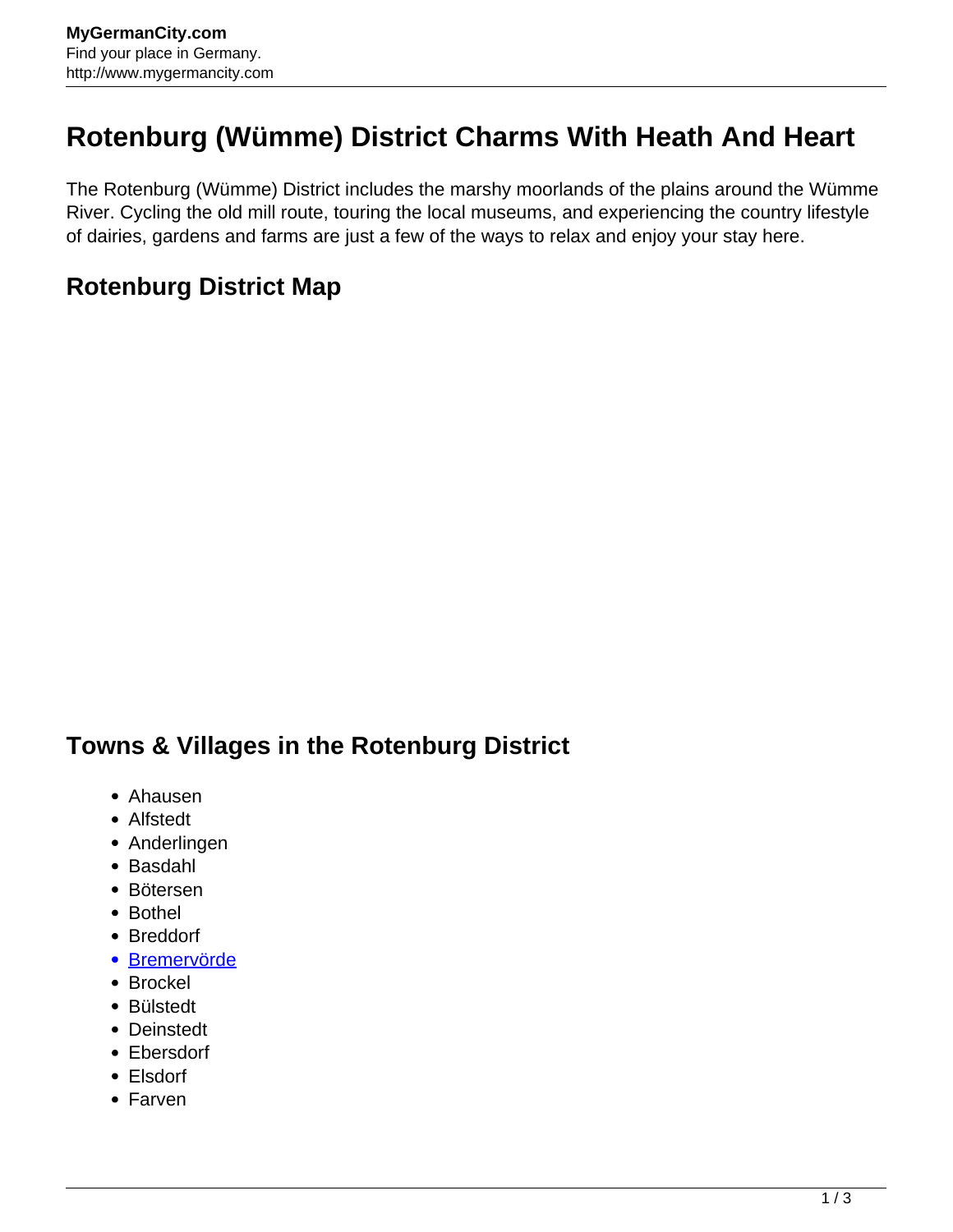- Fintel
- [Gnarrenburg](http://www.mygermancity.com/gnarrenburg)
- Groß Meckelsen
- Gyhum
- Hamersen
- Hassendorf
- Heeslingen
- Hellwege
- Helvesiek
- Hemsbünde
- Hemslingen
- Hepstedt
- Hipstedt
- Horstedt
- Kalbe
- Kirchtimke
- Kirchwalsede
- Klein Meckelsen
- Lauenbrück
- Lengenbostel
- Oerel
- Ostereistedt
- Reeßum
- Rhade
- [Rotenburg \(Wümme\)](http://www.mygermancity.com/rotenburg-wuemme)
- Sandbostel
- [Scheeßel](http://www.mygermancity.com/scheessel)
- Seedorf
- Selsingen
- [Sittensen](http://www.mygermancity.com/sittensen)
- [Sottrum](http://www.mygermancity.com/sottrum)
- Stemmen
- Tarmstedt
- Tiste
- Vahlde
- Vierden
- [Visselhövede](http://www.mygermancity.com/visselhoevede)
- Vorwerk
- Westertimke
- Westerwalsede